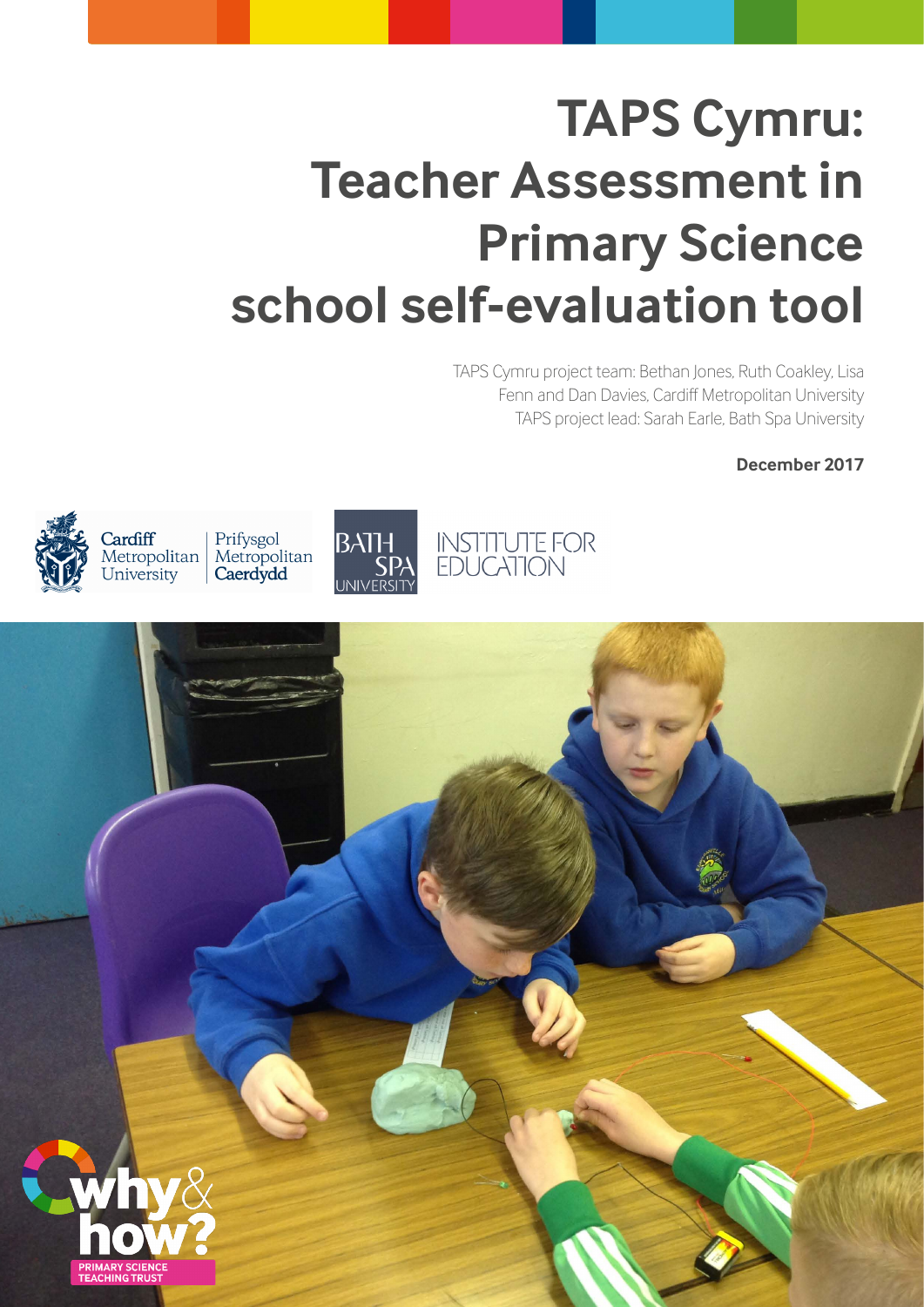# INTRODUCING THE TAPS PYRAMID MODEL

The Teacher Assessment in Primary Science (TAPS) Cymru project is based at Cardiff Metropolitan University, and is part of the wider TAPS project, funded by the Primary Science Teaching Trust (PSTT). TAPS aims to develop support for valid, reliable and manageable assessment, which will have a positive impact on children's learning.

## **Background**

Wynne Harlen and colleagues (Harlen et al. 2012: funded by the Nuffield Foundation) recommended that the rich formative assessment data collected by teachers in the course of ongoing classroom work in science should also be made to serve summative reporting purposes. They developed a pyramid model, which was operationalised by the TAPS team at Bath Spa University (Earle et al. 2015), where assessment information flowed from classroom practice to whole school reporting. This flow of information is represented by the **ORANGE ARROW** on the TAPS pyramid.

# **The TAPS pyramid**

The TAPS pyramid school self-evaluation tool provides a framework to support science subject leaders in identifying strengths and areas for development in school assessment systems. The suggestions in each box aim to strengthen the validity, reliability and manageability of assessment in primary science.

The TAPS Cymru team worked with local project schools, the Primary Science Quality Mark and PSTT College Fellows to examine current approaches to assessment in science and technology in Wales, and to populate the TAPS pyramid with examples.



### **Recommendations for where to start**

The blue 'Pupil layer' and 'Teacher layer' at the base of the pyramid encapsulate the principles of Assessment for Learning. They include boxes which focus on: clear learning objectives or success criteria; use of questioning, feedback and next steps; peer and self assessment. Schools should begin by focusing on these layers since this is not only the foundation of the whole system, it is also where changes will have the most impact on pupil progress in primary science.

For examples and plans related to specific topics or year groups, see the Focused Assessment database tab on the TAPS section of the PSTT website.

### **Using the school selfevaluation tool**

The TAPS pyramid provides a structure to support school self-evaluation and is available in a number of formats on the PSTT website. You can use the colour version in this booklet, write on a black and white printable version, or use the interactive pdf which allows you to traffic light your assessment systems on your own saved copy. The downloadable interactive pdf also provides a supportive bank of examples, which can be found by clicking on each box. A selection of TAPS Cymru examples can be found on the back page of this booklet and a website is in development which will include further examples.

USING THE SCHOOL SELF-EVALUATION TOOL <http://tinyurl.com/pyramidintro>

TAPS CYMRU <http://tinyurl.com/TAPScymru>

## **References**

[Earle, S., D. Davies, K. McMahon, C. Collier, A. Howe, and R. Digby \(2015\) TAPS pyramid interactive pdf. Bristol: Primary Science Teaching Trust.](https://pstt.org.uk/resources/curriculum-materials/assessment)

[Harlen et al., \(2012\) Developing policy, principles and practice in primary school science assessment. Nuffield Foundation.](http://www.nuffieldfoundation.org/sites/default/files/files/Developing_policy_principles_and_practice_in_primary_school_science_assessment_Nuffield_Foundation_v_FINAL.pdf)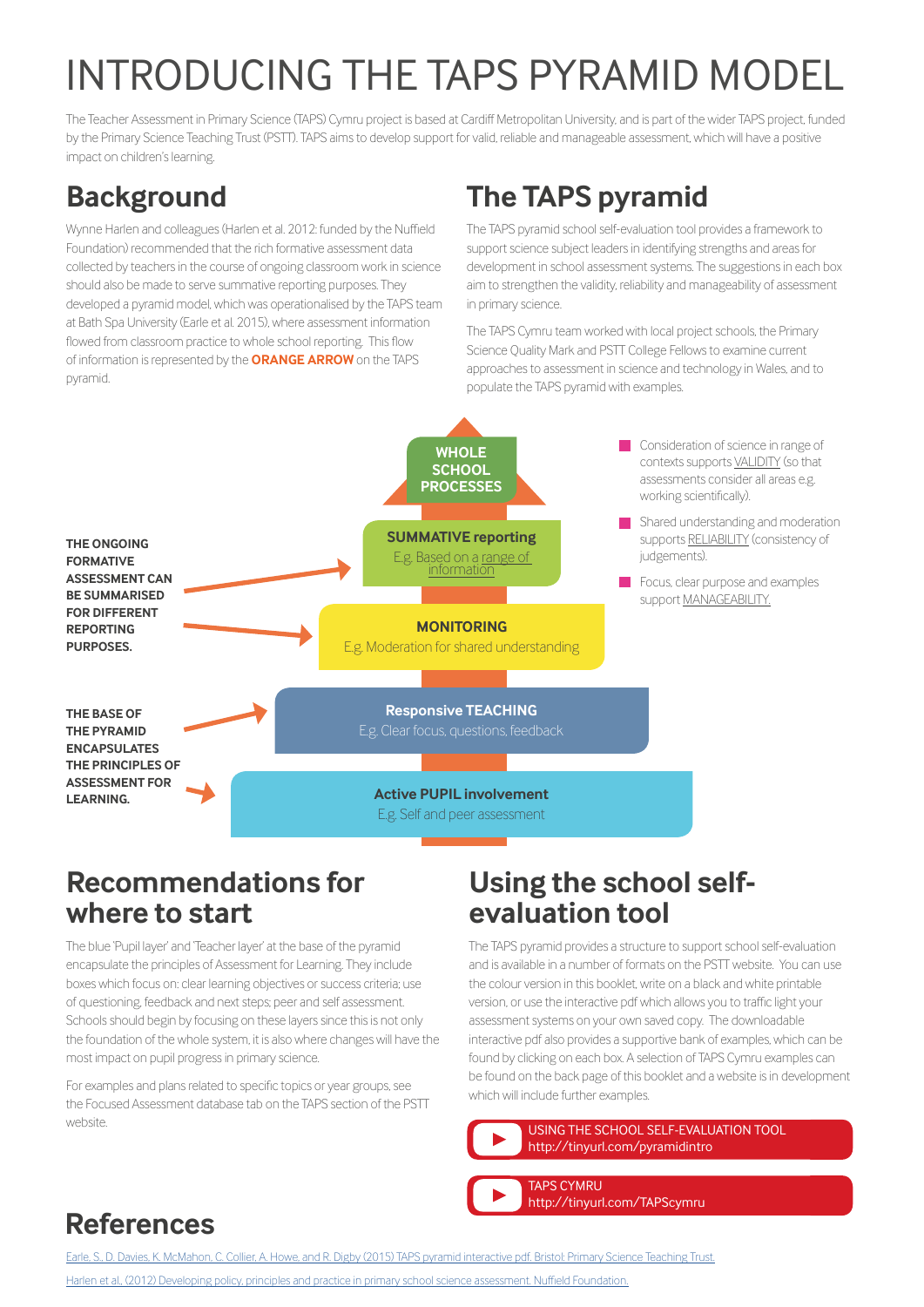